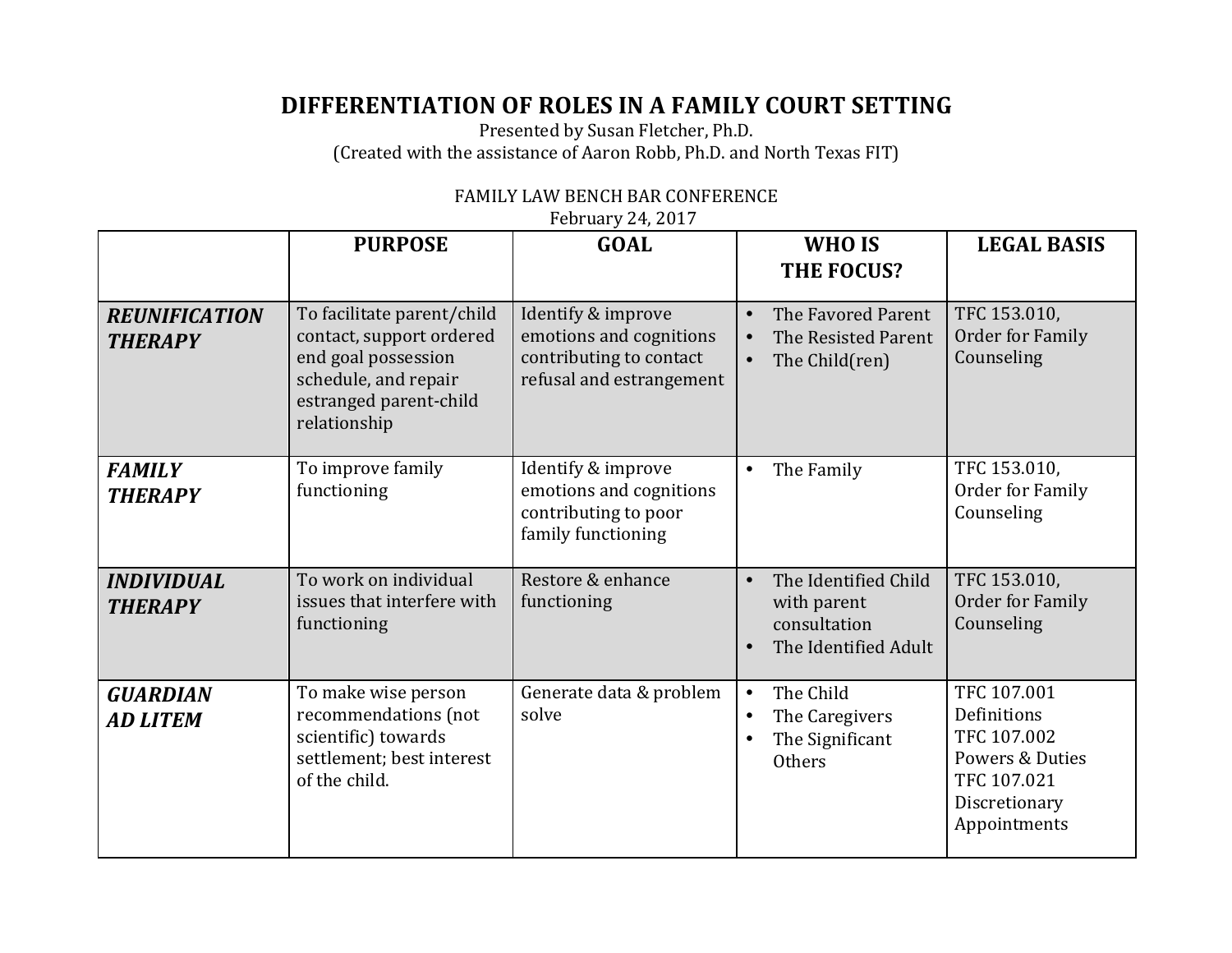|                                            | <b>PURPOSE</b>                                                                                                                     | <b>GOAL</b>                                                                                                                                     | WHO IS<br><b>THE FOCUS?</b><br>$\bullet$                                                     | <b>LEGAL BASIS</b>                                                                                                            |
|--------------------------------------------|------------------------------------------------------------------------------------------------------------------------------------|-------------------------------------------------------------------------------------------------------------------------------------------------|----------------------------------------------------------------------------------------------|-------------------------------------------------------------------------------------------------------------------------------|
| <b>PARENTING</b><br><b>COORDINATION</b>    | Resolve co-parenting<br>issues; confidential, only<br>reporting to the Court is<br>related to whether it<br>should continue or not | Reduce family conflict,<br>teach communication &<br>problem solving skills in<br>a confidential process                                         | Co-parent dyad<br>$\bullet$                                                                  | TFC 153.605<br>Appointment of a<br>Parenting<br>Coordinator<br>TFC 153.606<br>Duties of a Parenting<br>Coordinator            |
| <b>PARENTING</b><br><b>FACILITATION</b>    | Resolve co-parenting<br>issues; not confidential<br>and can make limited<br>recommendations and<br>testify                         | Reduce family conflict,<br>teach communication &<br>problem solving skills                                                                      | Co-parent dyad                                                                               | TFC 153.6051<br>Appointment of a<br><b>Parenting Facilitator</b><br>TFC 153.6061<br><b>Duties of Parenting</b><br>Facilitator |
| <b>CHILD CUSTODY</b><br><b>EVALUATIONS</b> | To make scientific<br>recommendations in the<br>best interest of the<br>child(ren)                                                 | Conservatorship,<br>possession & access<br>recommendations; other<br>specific questions from<br>the Court in the best<br>interest of child(ren) | The Child(ren)<br>$\bullet$<br>The Petitioner<br>The Respondent<br>The Significant<br>Others | <b>TFC 107</b><br>Subchapter D<br>Child Custody<br>Evaluations                                                                |
| <b>PSYCHOLOGICAL</b><br><b>EVALUATIONS</b> | To assess current mental<br>health functioning for<br>subtle and serious mental<br>health issues                                   | Generate data to answer<br>specific questions from<br>the Court regarding the<br>party being evaluated                                          | The Party Being<br>$\bullet$<br>Evaluated                                                    | <b>Texas Rules of Civil</b><br>Procedure 204.4 (a)                                                                            |